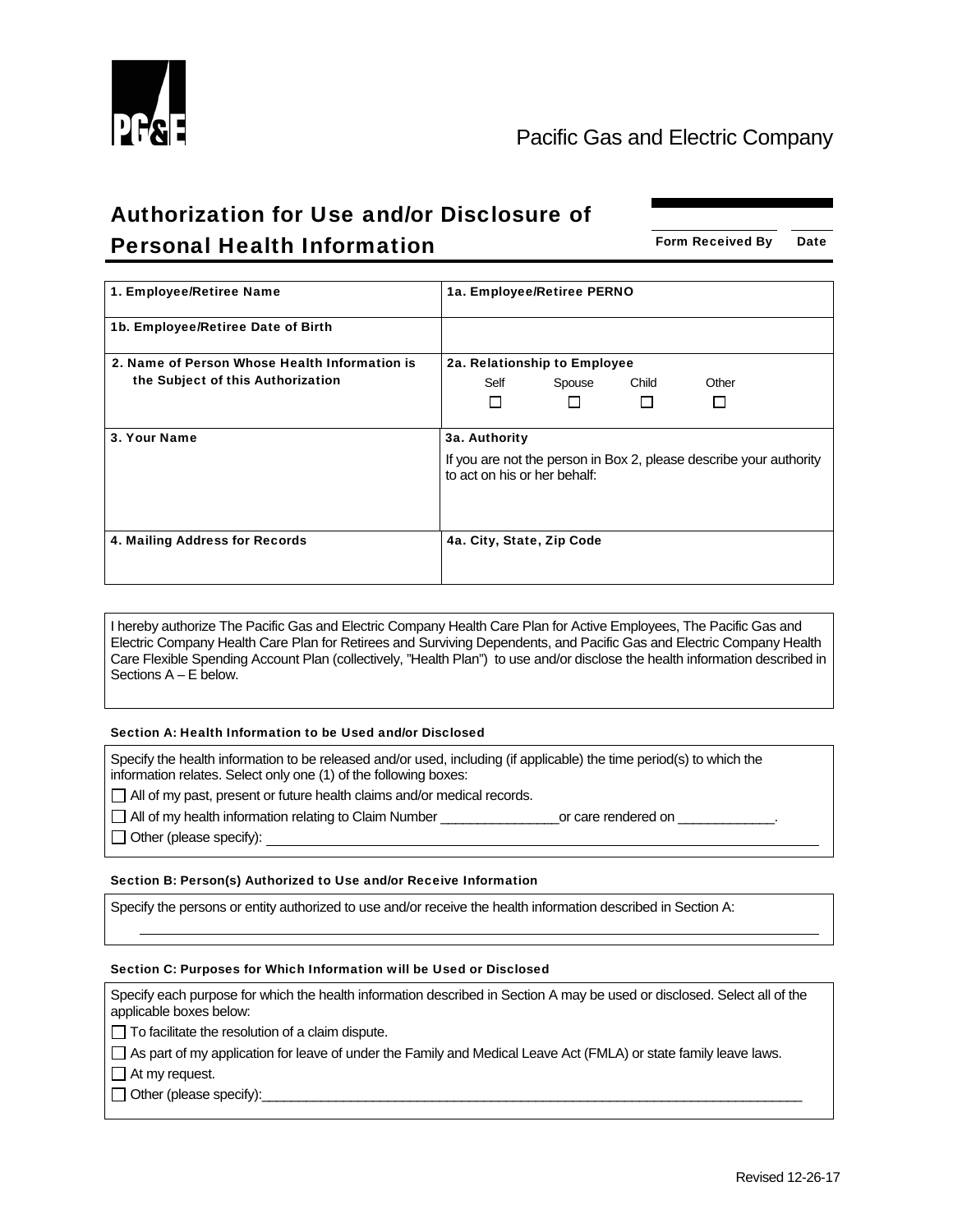

## Section D: Expiration of Authorization

| Specify when this Authorization expires. (Provide a date or triggering event related to the use or disclosure of the<br>information.) |                                                                                                                                                                                                                         |  |
|---------------------------------------------------------------------------------------------------------------------------------------|-------------------------------------------------------------------------------------------------------------------------------------------------------------------------------------------------------------------------|--|
|                                                                                                                                       | On the following date: ______________________.                                                                                                                                                                          |  |
|                                                                                                                                       | Upon the passage of the following amount of time: ___________________________.                                                                                                                                          |  |
| $\Box$ Upon my disenrollment from Pacific Gas and Electric Company's health plan.                                                     |                                                                                                                                                                                                                         |  |
| $\Box$ Upon my return from FMLA leave.                                                                                                |                                                                                                                                                                                                                         |  |
|                                                                                                                                       |                                                                                                                                                                                                                         |  |
|                                                                                                                                       |                                                                                                                                                                                                                         |  |
|                                                                                                                                       |                                                                                                                                                                                                                         |  |
| Your rights:                                                                                                                          |                                                                                                                                                                                                                         |  |
|                                                                                                                                       | The Plan may not condition my treatment, payment, enrollment, or eligibility for benefits upon whether I sign this<br>authorization.                                                                                    |  |
| $\bullet$                                                                                                                             | You can revoke this Authorization at any time by submitting a written revocation to the PG&E HIPAA Administrator at<br>the following address PG&E Benefits Department, 1850 Gateway Blvd., 7th Floor, Concord, CA 94520 |  |
| ٠                                                                                                                                     | A revocation will not apply to information that has already been used or disclosed in reliance on the Authorization.                                                                                                    |  |
| ٠                                                                                                                                     | Once the information is disclosed pursuant to this Authorization, it may be redisclosed by the recipient and the<br>information will no longer be protected by HIPAA.                                                   |  |
|                                                                                                                                       | You will be provided with a copy of this Authorization Form, after signing, if the Plan sought the Authorization.                                                                                                       |  |
|                                                                                                                                       |                                                                                                                                                                                                                         |  |

Signature Date Date Communications and the Date Date Date Date